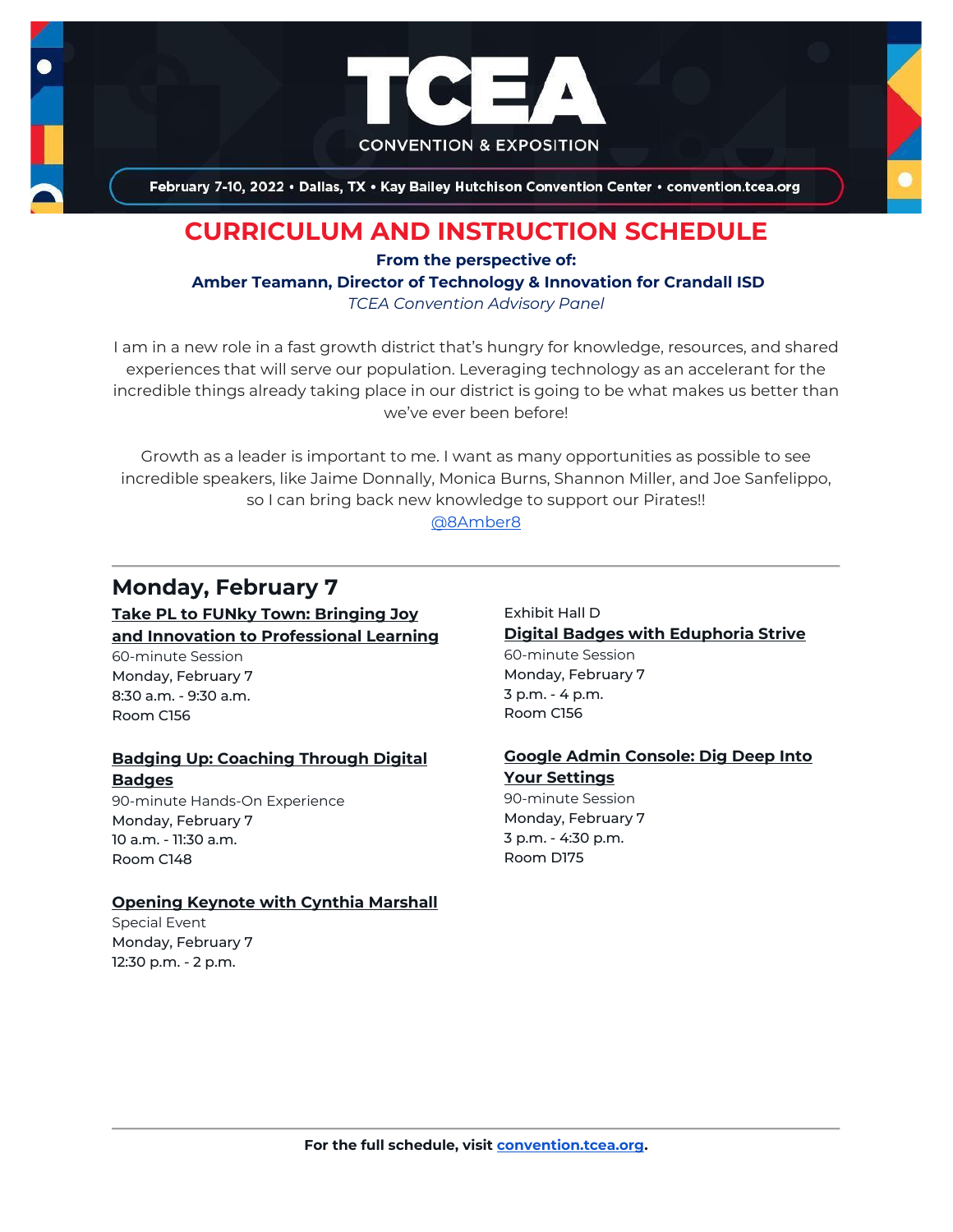

February 7-10, 2022 . Dallas, TX . Kay Bailey Hutchison Convention Center . convention.tcea.org

## **Tuesday, February 8**

**[Let's Bring Literacy to Life Through](https://register.tcea.org/2022/session_list.cfm?session_key=C22522D7-F04D-A206-2B64-76E71CD3730B&session_date=Tuesday,%20Feb%2008,%202022)  [Making and Technology](https://register.tcea.org/2022/session_list.cfm?session_key=C22522D7-F04D-A206-2B64-76E71CD3730B&session_date=Tuesday,%20Feb%2008,%202022)**

60-minute Roundtable Discussion Tuesday, February 8 8 a.m. - 9 a.m. Room D220/227

### **[Tech Tok: One-Minute Video PD by](https://register.tcea.org/2022/session_list.cfm?session_key=0242140A-F04D-A206-2B64-48603AF7FAE7&session_date=Tuesday,%20Feb%2008,%202022)**

#### **[Teachers and Students](https://register.tcea.org/2022/session_list.cfm?session_key=0242140A-F04D-A206-2B64-48603AF7FAE7&session_date=Tuesday,%20Feb%2008,%202022)**

Poster Session Tuesday, February 8 9 a.m. - 11 a.m. Room D222: Poster 6

### **[Apple Lover's Delight](https://register.tcea.org/2022/session_list.cfm?session_key=023119DF-F04D-A206-2B64-7F1B43E5C4B9&session_date=Tuesday,%20Feb%2008,%202022)**

60-minute Session Tuesday, February 8 noon - 1 p.m. Room C146

# **Wednesday, February 9**

#### **[Changing the Narrative](https://register.tcea.org/2022/session_list.cfm?session_key=B3B6372E-F04D-A206-2B64-73DCE26BFA4C&session_date=Wednesday,%20Feb%2009,%202022)**

60-minute Session Wednesday, February 9 8:30 a.m. - 9:30 a.m. Ballroom C1

### **[Tech Director Talk: What Does It Look](https://register.tcea.org/2022/session_list.cfm?session_key=0241F9E7-F04D-A206-2B64-F69BD787A9E5&session_date=Wednesday,%20Feb%2009,%202022)  [Like When All Eyes Are on You?](https://register.tcea.org/2022/session_list.cfm?session_key=0241F9E7-F04D-A206-2B64-F69BD787A9E5&session_date=Wednesday,%20Feb%2009,%202022)**

60-minute Panel Discussion Wednesday, February 9 10 a.m. – 11 a.m. Room C146

### **[Tech Tool Smackdown](https://register.tcea.org/2022/session_list.cfm?session_key=0241EAB5-F04D-A206-2B64-C7E6531C03B4&session_date=Wednesday,%20Feb%2009,%202022)**

90-minute Session Wednesday, February 9 11 a.m. - 12:30 p.m. Ballroom C3

### **[Chrome Crew: What Do We Do?](https://register.tcea.org/2022/session_list.cfm?session_key=02334F07-F04D-A206-2B64-D1F5380382CA&session_date=Tuesday,%20Feb%2008,%202022)**

Poster Session Tuesday, February 8 1 p.m. – 3 p.m. Room D222: Poster 5

### **[Student-Centered Device Distribution](https://register.tcea.org/2022/session_list.cfm?session_key=024173CD-F04D-A206-2B64-FB8559BC8AAF&session_date=Tuesday,%20Feb%2008,%202022)**

60-minute Session Tuesday, February 8 4 p.m. – 5 p.m. Room D175

#### **[Robert Knight Exhibit Hall](https://register.tcea.org/2022/session_list.cfm?session_key=61CDF249-F04D-A206-2B64-15D6559D2515&session_date=Tuesday,%20Feb%2008,%202022)**

Special Event Tuesday, February 8 2 p.m. – 7 p.m. Exhibit Hall

### **[Hacking Leadership](https://register.tcea.org/2022/session_list.cfm?session_key=B3B64A68-F04D-A206-2B64-CC8E2DDEE47F&session_date=Wednesday,%20Feb%2009,%202022)**

60-minute Session Wednesday, February 9 1 p.m. – 2 p.m. Ballroom C3

### **[Dedicated Exhibit Hall](https://register.tcea.org/2022/session_list.cfm?session_key=61CDD8E6-F04D-A206-2B64-74AAAD8173D7&session_date=Wednesday,%20Feb%2009,%202022)**

Special Event Wednesday, February 9 2 p.m. – 3 p.m. Exhibit Hall

### **[A New Culture of Leaders](https://register.tcea.org/2022/session_list.cfm?session_key=02301246-F04D-A206-2B64-6C8A208EB070&session_date=Wednesday,%20Feb%2009,%202022)**

60-minute Session Wednesday, February 9 3 p.m. – 4 p.m. Room C146